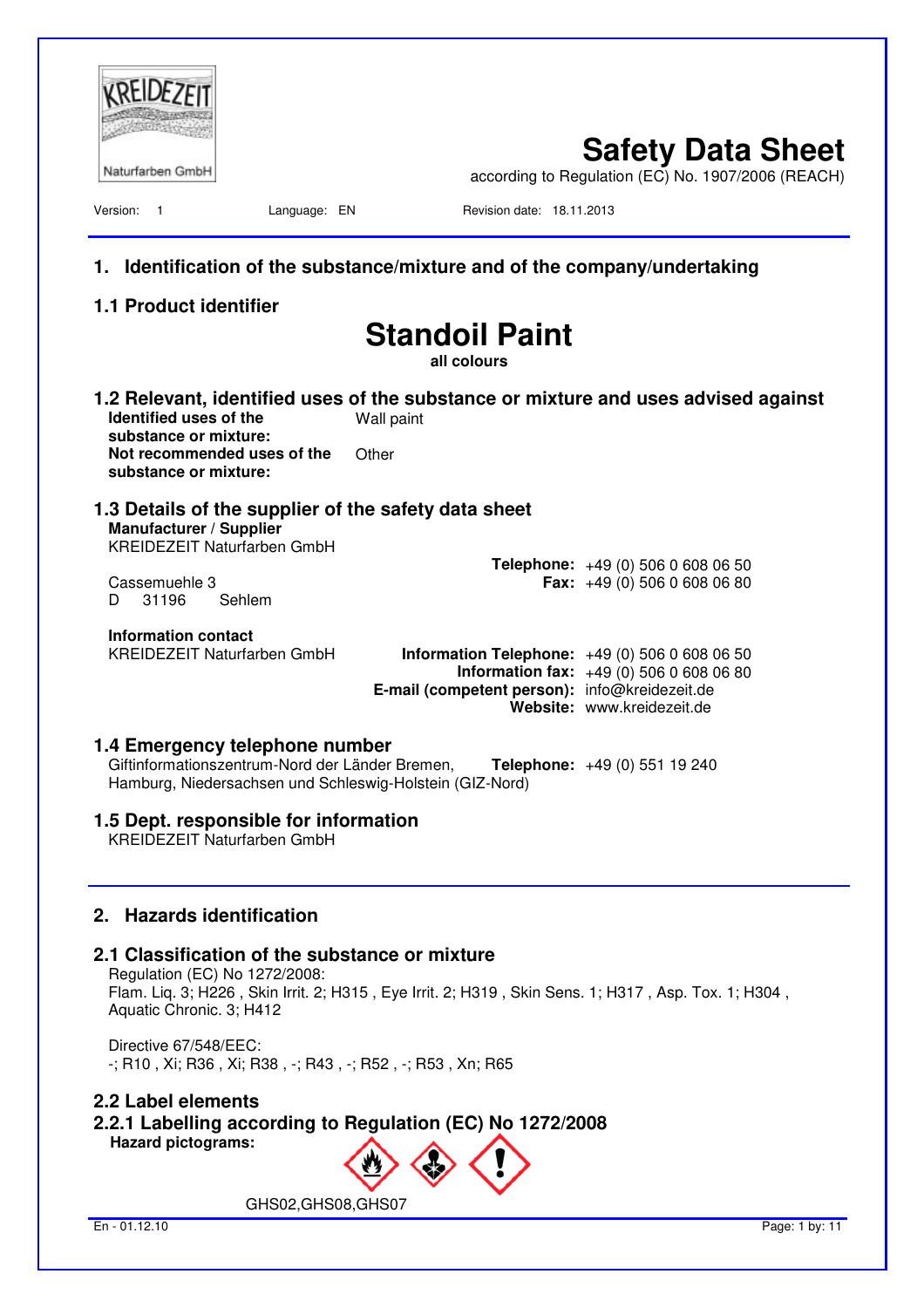| <b>Safety Data Sheet</b> |  |  |
|--------------------------|--|--|
|--------------------------|--|--|

| Signal word:           | Danger                                                                            |  |
|------------------------|-----------------------------------------------------------------------------------|--|
| H phrases:             | 304<br>May be fatal if swallowed and enters airways.                              |  |
|                        | 317<br>May cause an allergic skin reaction.                                       |  |
|                        | 319<br>Causes serious eye irritation.                                             |  |
|                        | 412<br>Harmful to aquatic life with long lasting effects.                         |  |
| P phrases:             | Ground/bond container and receiving equipment.<br>240                             |  |
|                        | 241<br>Use explosion-proof electrical/ventilating/lighting/.?/ equipment.         |  |
|                        | 242<br>Use only non-sparking tools.                                               |  |
|                        | 243<br>Take precautionary measures against static discharge.                      |  |
|                        | 261<br>Avoid breathing dust/fume/gas/mist/vapours/spray.                          |  |
|                        | 264<br>Wash .? thoroughly after handling.                                         |  |
|                        | 272<br>Contaminated work clothing should not be allowed out of the workplace.     |  |
|                        | 273<br>Avoid release to the environment.                                          |  |
|                        | 280<br>Wear protective gloves/protective clothing/eye protection/face protection. |  |
|                        | IF SWALLOWED: Immediately call a POISON CENTER/doctor/.?.<br>$301 + 310$          |  |
|                        | $302 + 352$<br>IF ON SKIN: Wash with plenty of water/.?.                          |  |
|                        | 303+361+353 IF ON SKIN (or hair): Remove/Take off immediately all contaminated    |  |
|                        | clothing. Rinse skin with water/shower.                                           |  |
|                        | 305+351+338 IF IN EYES: Rinse cautiously with water for several minutes. Remove   |  |
|                        | contact lenses, if present and easy to do. Continue rinsing.                      |  |
|                        | 321<br>Specific treatment (see .? on this label).                                 |  |
|                        | 331<br>Do NOT induce vomiting.                                                    |  |
|                        | If skin irritation occurs: Get medical advice/attention.<br>$332 + 313$           |  |
|                        | $333 + 313$<br>If skin irritation or rash occurs: Get medical advice/attention.   |  |
|                        | $337 + 313$<br>If eye irritation persists: Get medical advice/attention.          |  |
|                        | 362<br>Take off contaminated clothing.                                            |  |
|                        | 363<br>Wash contaminated clothing before reuse.                                   |  |
|                        | 370+378<br>In case of fire: Use .? to extinguish.                                 |  |
|                        | Store in a well-ventilated place. Keep cool.<br>$403 + 235$                       |  |
|                        | 405<br>Store locked up.                                                           |  |
|                        | 501<br>Dispose of contents/container to .?.                                       |  |
|                        |                                                                                   |  |
|                        | 2.2.2 Labelling according to Directive 67/548/EEC                                 |  |
| <b>Hazard symbols:</b> |                                                                                   |  |
|                        | Harmful.<br>Xn                                                                    |  |
| R phrases:             | Flammable.<br>10                                                                  |  |
|                        | 36/38<br>Irritating to eyes and skin.                                             |  |
|                        | 43<br>May cause sensitization by skin contact.                                    |  |
|                        | Harmful to aquatic organisms, may cause long-term adverse effects in the<br>52/53 |  |
|                        | اللمرم ممرمز معاريما مراع مالحات                                                  |  |

- aquatic environment.
- 65 Harmful: may cause lung damage if swallowed.

**S phrases:** 1/2 Keep locked up and out of the reach of children.

- 13 Keep away from food, drink and animal feedingstuffs.<br>20/21 When using do not eat. drink or smoke.
- When using do not eat, drink or smoke.
- 36/37 Wear suitable protective clothing and gloves.
- 46 If swallowed, seek medical advice immediately and show this container or label.
- 61 Avoid release to the environment. Refer to special instructions/Safety data sheets.<br>62
- If swallowed, do not induce vomiting: seek medical advice immediately and show this container label.

## **2.3 Other hazards**

See attachted safety data sheets and/or usage instructions.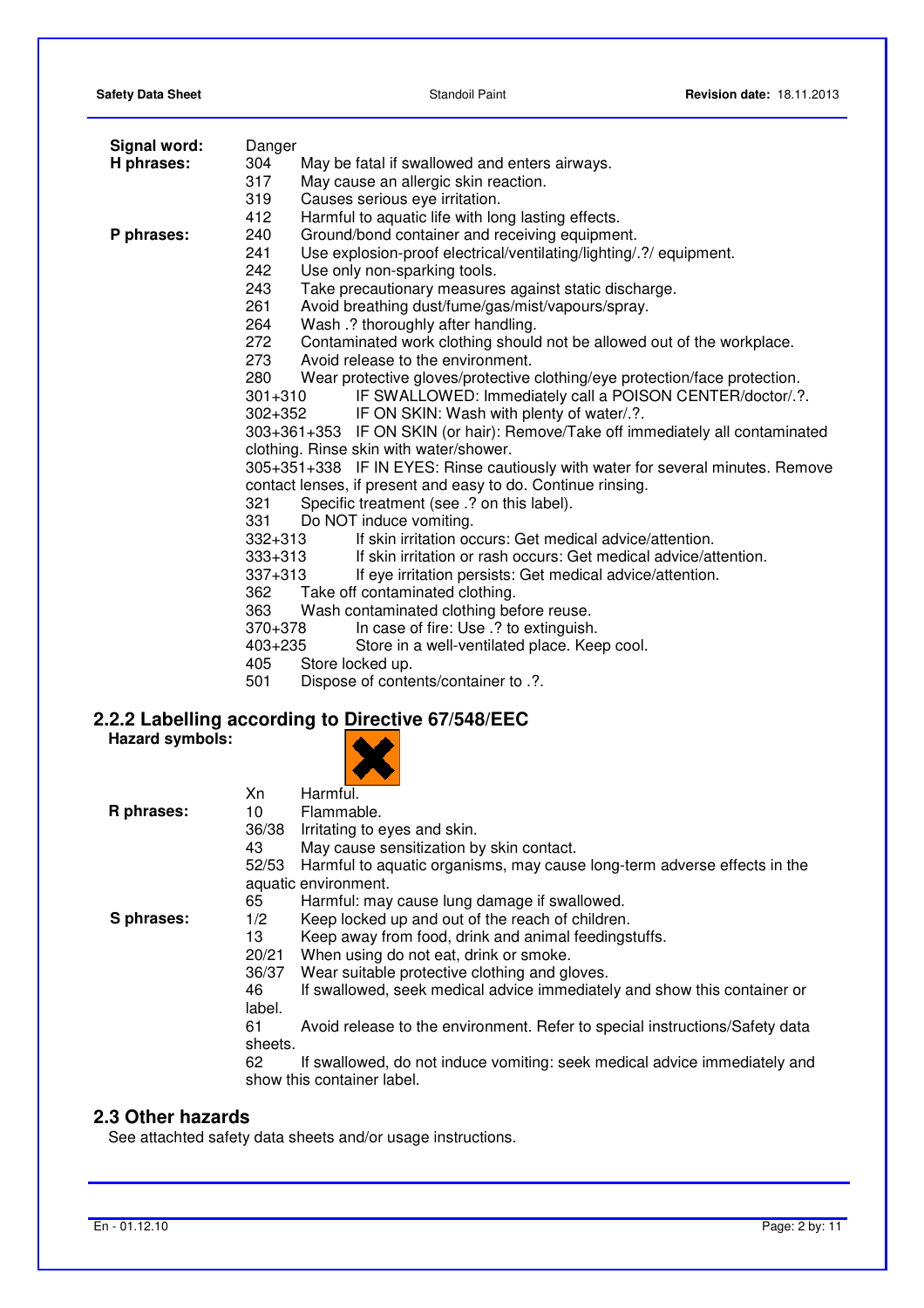## **3. Composition/information on ingredients**

# **3.1 Chemical characterization of the substance or mixture**

Powdered mineral mixtures.

## **3.2 Composition of the substance or mixture**

| Substance:      | EC-no.:   | <b>CAS-No.:</b>  | <b>INDEX no.:</b> | <b>REACH-no.:</b> | <b>Concentration:</b> | <b>Classification: EC</b><br>1272/2008(CLP):                                                                                                                                                                | <b>Classification:</b><br>67/548/EEC:                                        |
|-----------------|-----------|------------------|-------------------|-------------------|-----------------------|-------------------------------------------------------------------------------------------------------------------------------------------------------------------------------------------------------------|------------------------------------------------------------------------------|
| Wood turpentine | 232-350-7 | 8006-64-<br>2    | 650-002-00-<br>6  |                   | 10 - 24 wt-%          | Flam. Lig. 3; H226<br>Acute Tox. 4; H332<br>Acute Tox. 4; H312<br>Acute Tox. 4; H302<br>Eye Irrit. 2; H319<br>Skin Irrit. 2; H315<br>Skin Sens. 1; H317<br>Aquatic Chronic. 2;<br>H411<br>Asp. Tox. 1; H304 | $-: R10$<br>Xn; R20/21/22<br>Xi; R36/38<br>$-$ ; R43<br>N; R51/53<br>Xn; R65 |
|                 |           |                  |                   |                   |                       |                                                                                                                                                                                                             |                                                                              |
| Cristobalite    | 238-455-4 | 14464-<br>$46-1$ |                   |                   | 10 - 24 wt-%          | STOT RE 2; H373                                                                                                                                                                                             | Xn; R48/20                                                                   |

## **Ingredients with EC exposure limits**

| Substance: | EC-no.: | <b>CAS-No.:</b> | <b>INDEX no.:</b> | REACH-no.: | Concentration: | <b>Classification: EC</b><br>1272/2008(CLP): | <b>Classification:</b><br>67/548/EEC: |
|------------|---------|-----------------|-------------------|------------|----------------|----------------------------------------------|---------------------------------------|
|            |         |                 |                   |            |                |                                              |                                       |

(The wording of the listed risk phrases is given in Chapter 16)

## **3.3 Additional information**

Contains only natural minerals.

## **4. First aid measures**

## **4.1 Description of first aid measures**

| <b>General information:</b>                  | In case of accident or if you feel unwell, seek medical advice immediately (show<br>safety data sheet if possible).                                                           |
|----------------------------------------------|-------------------------------------------------------------------------------------------------------------------------------------------------------------------------------|
| <b>Following inhalation:</b>                 | Move victim to fresh air. Put victim at rest and keep warm. Seek medical<br>attention if problems persist.                                                                    |
| After skin contact:                          | After contact with skin, wash immediately with plenty of water and soap. In case<br>of skin irritation, seek medical treatment.                                               |
| <b>Following eye contact:</b>                | In case of contact with eyes, rinse immediately with plenty of flowing water for<br>10 to 15 minutes holding eyelids apart. Subsequently consult an<br>ophthalmologist.       |
| After ingestion:                             | Rinse mouth immediately and drink large quantities of water. Immediately get<br>medical attention.                                                                            |
| Self-protection:                             | No special measures are necessary.                                                                                                                                            |
| <b>Symptoms:</b><br><b>Nature of Hazard:</b> | 4.2 Most important symptoms and effects, both acute and delayed<br>No symptoms known up to now.<br>Caution if victim vomits: Risk of aspiration! pulmonary oedema. pneumonia. |

# **4.3 Indication of any immediate medical attention and special treatment needed Emergency aid:** Let water be swallowed in little sips (dilution effect).

**Emergency aid:** Let water be swallowed in little sips (dilution effect).<br> **Treatment:** First Aid, decontamination, treatment of symptoms. First Aid, decontamination, treatment of symptoms.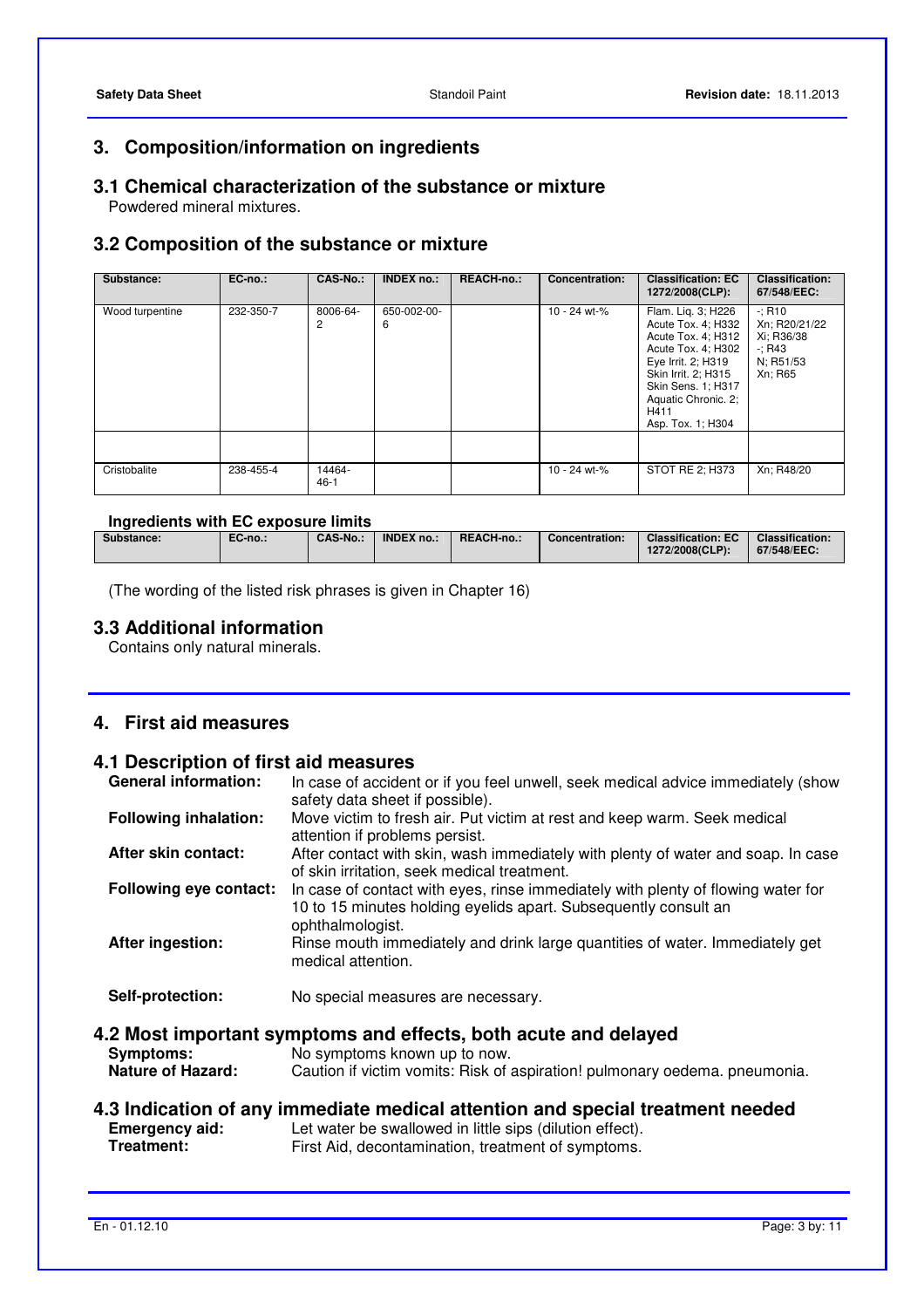## **5. Fire fighting measures**

#### **5.1 General information**

Extinguishing materials should be selected according to the surrounding area.

# **5.2 Extinguishing media**

Water fog. alcohol resistant foam. Dry extinguishing powder. Carbon dioxide (CO2). **Unsuitable: High power water jet.** 

#### **5.3 Special hazards arising from the substance or mixture**

Can be released in case of fire: Pyrolysis products, toxic. Carbon dioxide. Carbon monoxide.

#### **5.4 Advice for fire fighters**

#### **Special protective equipment for fire-fighters**

In case of fire: Wear self-contained breathing apparatus.

#### **Additional information**

Collect contaminated fire extinguishing water separately. Do not allow entering drains or surface water.

## **6. Accidental release measures**

**6.1 Personal precautions, protective equipment and emergency procedures** 

 Wear personal protection equipment. Guide people to safety. High slip hazard because of leaking or spilled product.

#### **6.2 Environmental precautions**

Do not empty into drains or the aquatic environment. Do not allow to enter into soil/subsoil.

#### **6.3 Methods and materials for containment and cleaning up**

 Absorb with liquid-binding material (e.g. sand, diatomaceous earth, acid- or universal binding agents). Treat the assimilated material according to the section on waste disposal.

#### **6.4 References to other sections**

See protective measures under point 7 and 8.

#### **7. Handling and storage**

## **7.1 Precautions for safe handling**

**Information for safe handling**  Avoid contact with skin and eyes.

**Technical measures**  No special technical protective measures are necessary.

**Precautions against fire and explosion**  Usual measures for fire prevention.

**Additional information**  none

#### **7.2 Conditions for safe storage, including any incompatibilities Technical measures and storage conditions**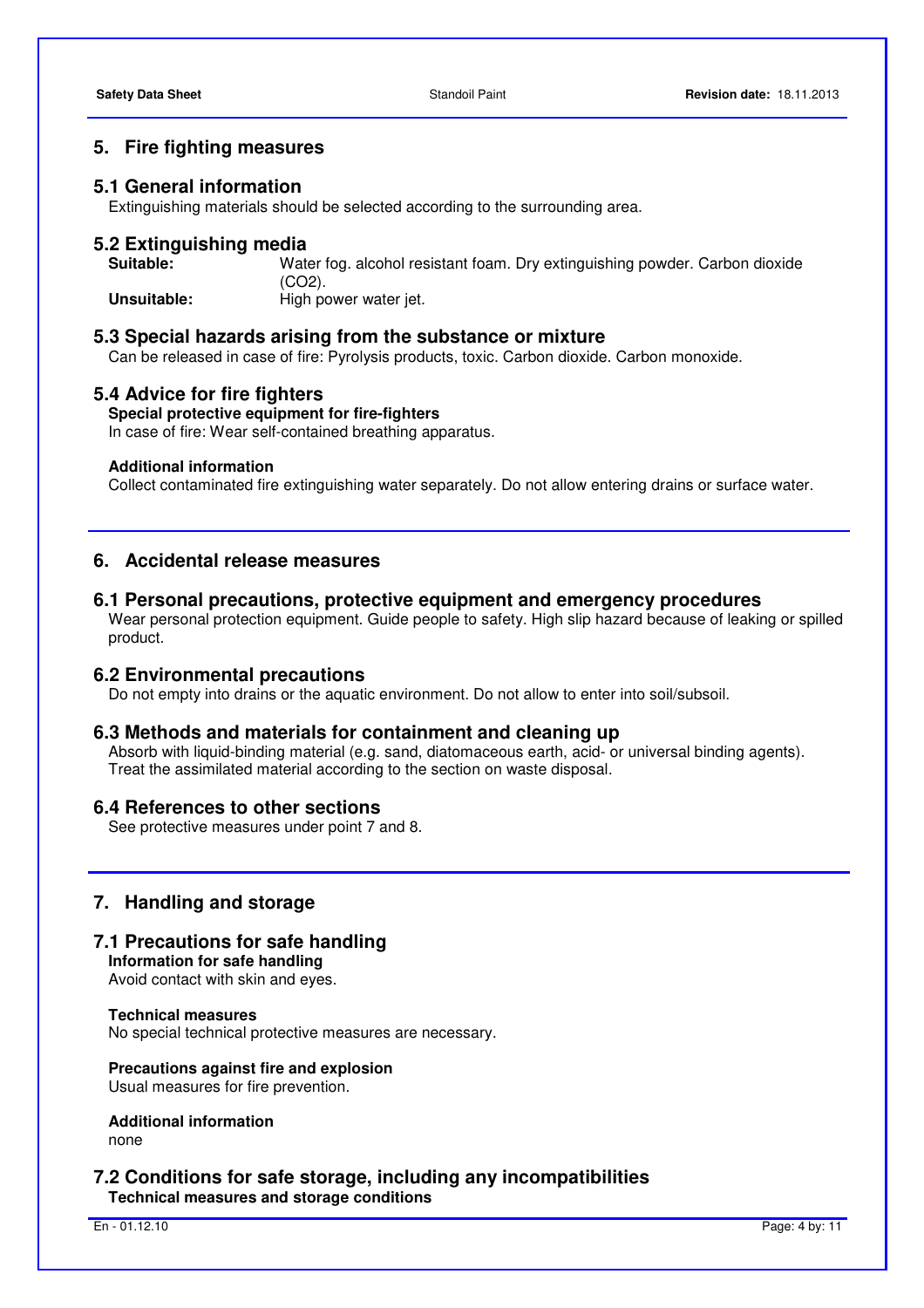No special technical protective measures are necessary.

#### **Packaging materials**

Keep/Store only in original container.

#### **Requirements for storerooms and containers**

Keep the packing dry and well sealed to prevent contamination and absorbtion of dampness.

#### **Information about storing together in storage facility**

Keep away from food, drink and animal feedingstuffs.

#### **Further information concerning storage conditions**

Protect against: moisture.

**Storage class:** 10 Combustible liquids unless LGK 3A or 3B.

## **7.3 Specific end use(s)**

Observe instructions for use.

## **8. Exposure controls / personal protection**

## **8.1 Control parameters**

## **8.1.1 Limits for occupational exposure**

**Exposure limit values** 

| Substance: | <b>CAS-No.:</b> | Source: | Occupational<br>exposure limit value: | <b>Limitation of</b><br>exposure peaks: | <b>Remark:</b> |
|------------|-----------------|---------|---------------------------------------|-----------------------------------------|----------------|
|            |                 |         |                                       |                                         |                |

#### **EC exposure limit values**

| Substance: | <b>CAS-No.:</b> | Source: | Occupational<br>exposure limit value: | <b>Limitation of</b><br>exposure peaks: | <b>Remark:</b> |
|------------|-----------------|---------|---------------------------------------|-----------------------------------------|----------------|

## **8.1.2 DNEL and PNEC values**

**DNEL-values** 

| Sul<br>ostance: | <b>CAS-No.:</b> | <b>DNEL/DMEL</b><br>----- | Industry | Professional | consumer |
|-----------------|-----------------|---------------------------|----------|--------------|----------|
|                 |                 |                           |          |              |          |

## **PNEC-values**

| Substance: | CAS-No.: | <b>PNEC</b> | Worker, industry | Worker, professional | consumer |
|------------|----------|-------------|------------------|----------------------|----------|
|            |          |             |                  |                      |          |

## **8.1.3 Control-Banding**

**Control-Banding**  none

## **8.1.4 Additional information**

none

#### **8.2 Exposure controls**

#### **Occupational exposure controls**

 Technical measures and the application of adequate working methods take priority over the use of personal protection equipment.

#### **Chemical handling**

 Do not eat, drink, smoke or sneeze at the workplace. Wash hands before breaks and at the end of work. Apply skin care products after work. Wash contaminated clothing prior to re-use.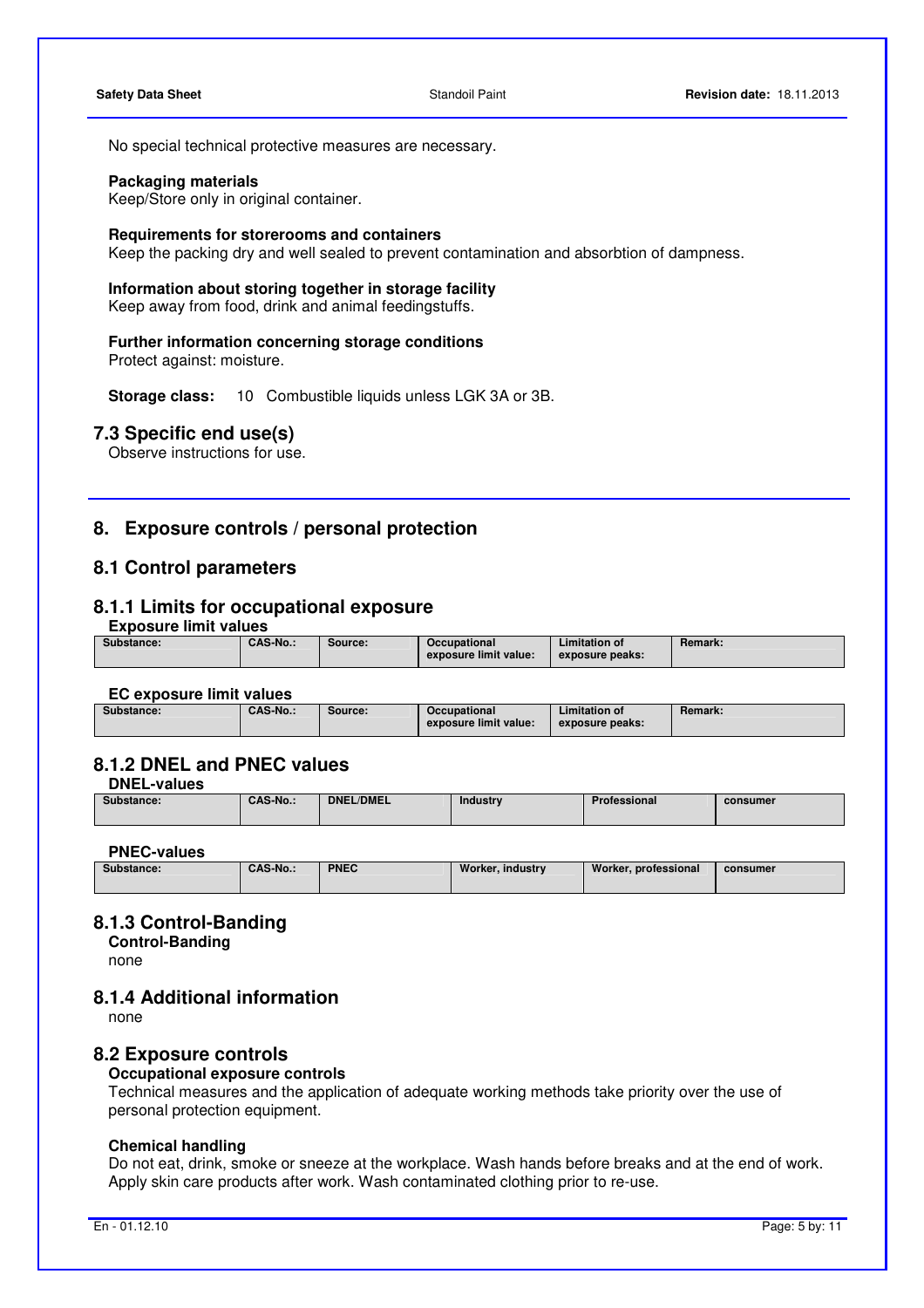## **Personal protection equipment**

Only wear fitting, comfortable and clean protective clothing.

#### **Respiratory protection**

With correct and proper use, and under normal conditions, breathing protection is not required.

#### **Hand protection**

 Tested protective gloves are to be worn: German Industry Norms (DIN) / European Norms (EN): DIN EN 374

#### **Eye protection**

Tightly sealed safety glasses.

#### **Skin protection**

Skin protection: not required.

## **Environmental exposure controls**

refer to chapter 7. No further action is necessary.

#### **Consumer exposure controls**

refer to chapter 7. No further action is necessary.

#### **8.3 Exposure scenario**

none

## **9. Physical and chemical properties**

## **9.1 Information on basic physical and chemical properties**

**Appearance State of matter:** liquid<br> **Colour:** see la **Colour:** See label on package<br> **Colour:** Characteristic characteristic<br>No data available **Odour threshold:** 

| Safety relevant basis data        |                  |       |             |                   |
|-----------------------------------|------------------|-------|-------------|-------------------|
|                                   | <b>Parameter</b> | Value | <b>Unit</b> | <b>Remark</b>     |
| Density:                          |                  |       |             | No data available |
| Package density:                  |                  |       |             | not applicable    |
| pH:                               |                  |       |             | not applicable    |
| Melting point / range:            |                  |       |             | No data available |
| Boiling temperature / range:      |                  |       |             | No data available |
| Flash point:                      |                  |       |             | No data available |
| <b>Flammability:</b>              |                  |       |             | No data available |
| Lower flammability limit:         |                  |       |             | not applicable    |
| <b>Upper flammability limit:</b>  |                  |       |             | not applicable    |
| <b>Explosion hazard:</b>          |                  |       |             | No data available |
| Lower explosion limit:            |                  |       |             | not applicable    |
| <b>Upper explosion limit:</b>     |                  |       |             | not applicable    |
| Ignition temperature:             |                  |       |             | No data available |
| <b>Decomposition temperature:</b> |                  |       |             | No data available |
| <b>Oxidizing characteristics:</b> |                  |       |             | No data available |
| Vapour pressure:                  |                  |       |             | No data available |
| <b>Relative vapour density:</b>   |                  |       |             | No data available |
| Speed of                          |                  |       |             | No data available |
| vaporization/evaporation rate:    |                  |       |             |                   |
| <b>Solubility in water:</b>       |                  |       |             | insoluble         |
| Fat solubility:                   |                  |       |             | partially soluble |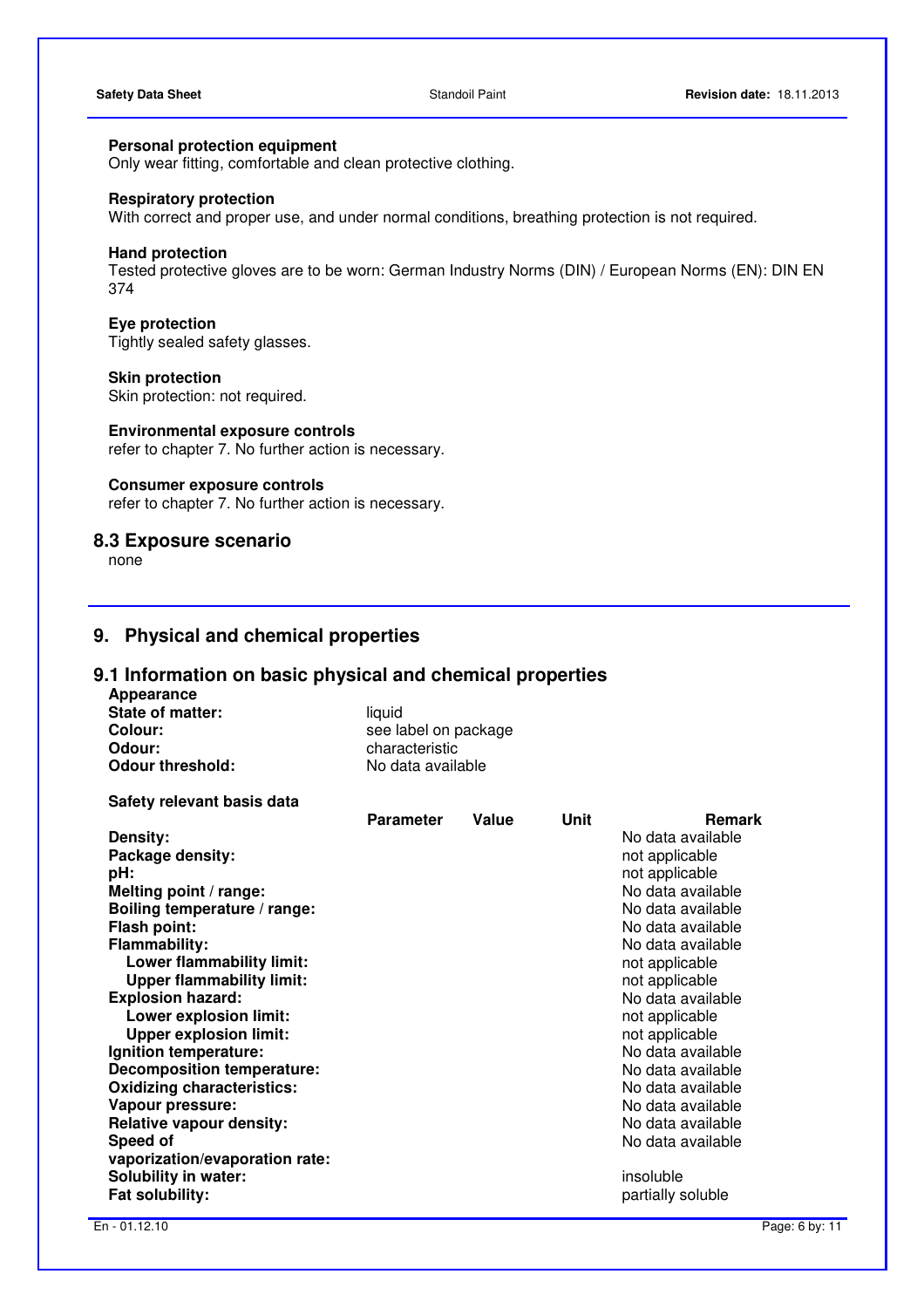**Solubility in**<br> **Iog P O/W (n-octanol / water):**<br> **Iog P O/W (n-octanol / water):**<br> **Iog P O/W (n-octanol / water):** log P O/W (n-octanol / water):<br>Viscositv: **Solvent separation test:** <br> **Solvent content:** <br> **Solvent content:** <br> **No data available** 

## **9.2 Other information**

none

## **10. Stability and reactivity**

## **10.1 Reactivity**

none

### **10.2 Chemical stability**

With proper storage and handling the product is stable.

## **10.3 Possibility of hazardous reactions**

none

## **10.4 Conditions to avoid**

moisture.

#### **10.5 Incompatible materials**

No data available

## **10.6 Hazardous decomposition products**

none

## **10.7 Additional information**

none

## **11. Toxicological information**

#### **11.1 Information on toxicological effects**

Data apply to the principal component.

#### **Acute toxicity**

| Substance:      | <b>CAS-No.:</b> | Toxicological information                    |
|-----------------|-----------------|----------------------------------------------|
| Wood turpentine | 8006-64-2       | Acute toxicity, oral LD50: 5760 mg/kg (Rat.) |

#### **Specific symptoms in laboratory animals**  No information available.

## **11.2 Irritation and etching**

**Irritant effect on the skin**  irritant. **Irritant effect on the eye** irritant. **Irritant effect on the respiratory tract** Not an irritant. **Etching**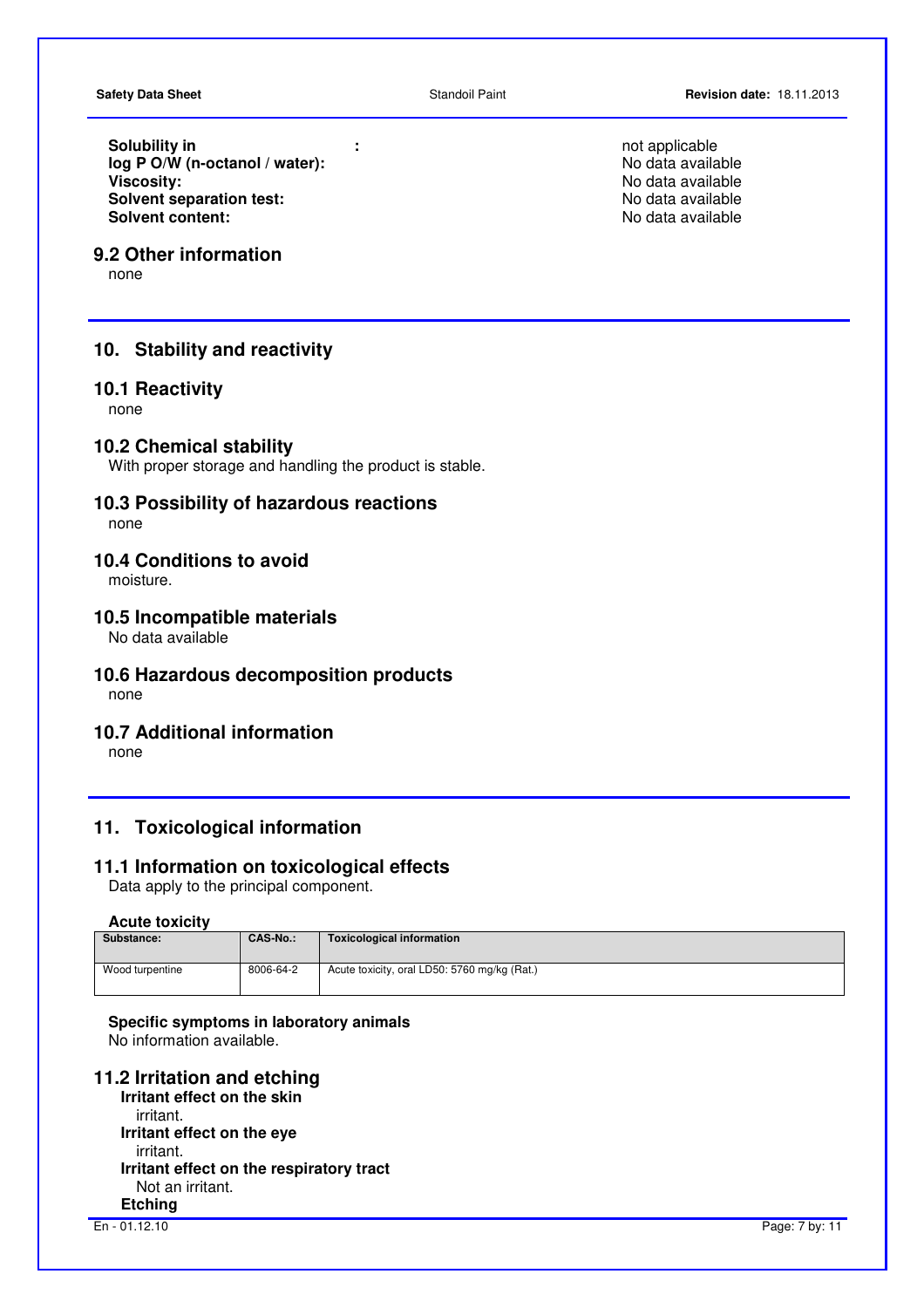not corrosive

## **11.3 Sensitization**

May cause sensitization in susceptible people.

## **11.4 Repeated dose toxicity**

No information available.

## **11.5 CMR effects**

**Carcinogenicity** 

No indications of human carcinogenicity exist.

#### **Mutagenicity**

No indications of human germ cell mutagenicity exist.

#### **Reproductive toxicity**

No indications of human reproductive toxicity exist.

#### **11.6 General remarks**

There are no data available on the preparation/mixture itself.

#### **Practical experience**

No information available.

**Other observations** none

**Additional information**  none

## **12. Ecological information**

## **12.1 Toxicity**

Ecological information refers to main component.

## **Eco toxicity**

| Substance:      | <b>CAS-No.:</b> | Ecotoxicity                            |
|-----------------|-----------------|----------------------------------------|
| Wood turpentine | 8006-64-2       | Acute daphnia toxicity EC50: 14,1 mg/l |

#### **12.2 Persistence and degradability**

Product is biodegradable.

#### **12.3 Bio accumulative potential**

There are no data available on the mixture itself.

#### **12.4 Mobility in soil**

There are no data available on the mixture itself.

## **12.5 Results of PBT and vPvB assessment**

This substance does not meet the criteria for classification as PBT or vPvB.

#### **12.6 Other adverse effects**

none

## **12.7 Further ecological information**

none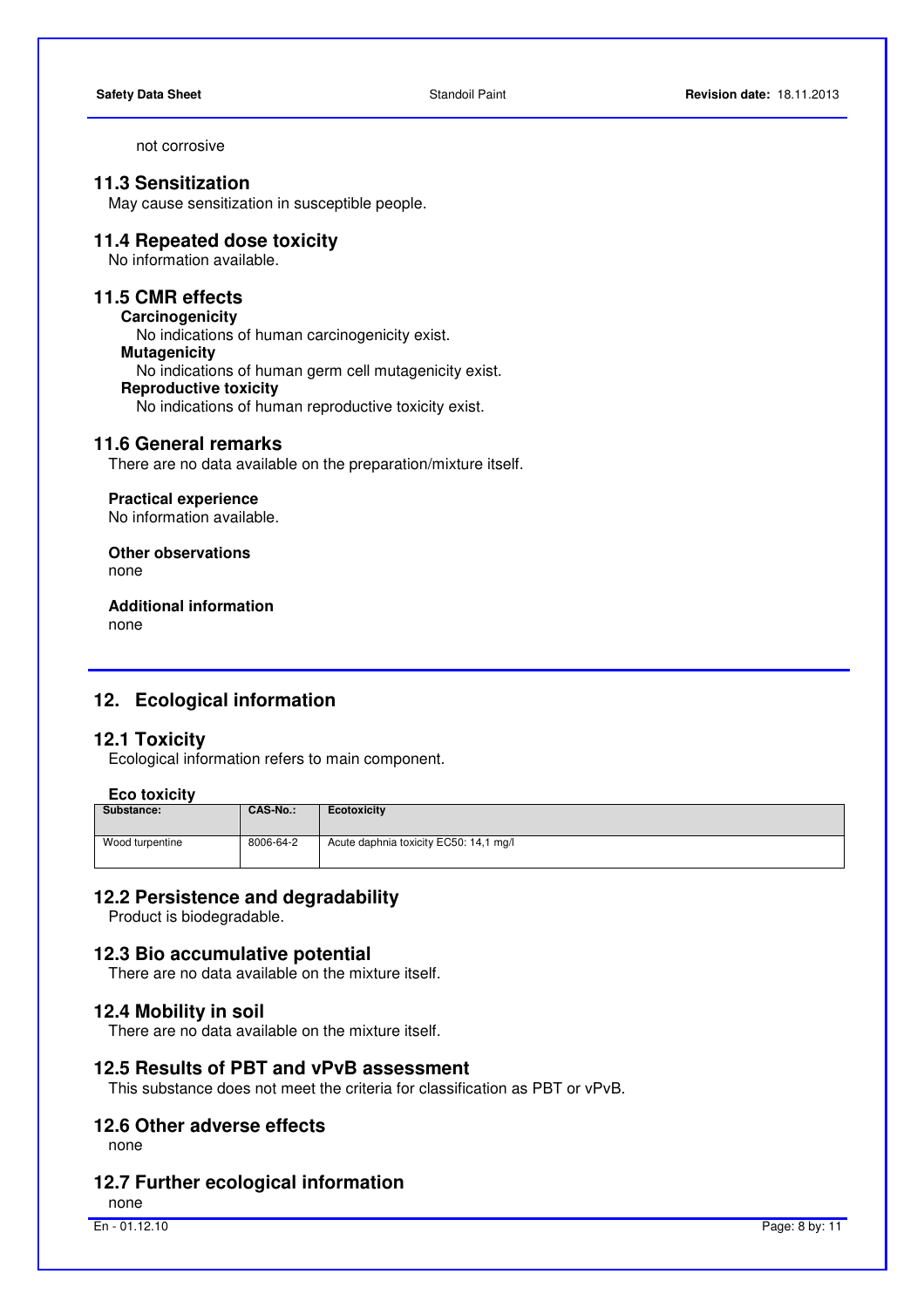## **12.8 Further details**

There are no data available on the mixture itself.

## **13. Disposal considerations**

## **13.1 Waste treatment methods**

#### **Appropriate disposal/Product**

 Waste disposal according to EC Directives 75/442/EEC and 91/689/EEC on waste and hazardous waste in their latest versions.

#### **Appropriate disposal/ packaging**

 Cleaned containers may be recycled. Handle contaminated packaging in the same way as the substance itself.

#### **Control report for waste code/ waste marking according to EAKV**

 According to EAKV, allocation of waste identity numbers/waste descriptions must be carried out in a specific way for every industry and process.

**Waste key product:** 08 01 12 - waste paint and varnish other than those mentioned in 08 01 11 **Waste key packaging:** 15 01 06 - mixed packaging

#### **Remark**

Waste disposal according to official state regulations.

## **14. Transport information**

#### **14.1 Overland transport (ADR/RID)**

| <b>Proper Shipping name</b>                                     |                                                                     |  |  |  |
|-----------------------------------------------------------------|---------------------------------------------------------------------|--|--|--|
| PAINT, LIQUID, FLAMMABLE, 23 °C <= FL.P. <= 60 °C, B.P. > 50 °C |                                                                     |  |  |  |
| TURPENTINE, OIL                                                 |                                                                     |  |  |  |
| UN No.:                                                         | 1993 Flammable liquids, n.o.s. (containing Turpentine)              |  |  |  |
| Label:                                                          | Packing Group: III<br><b>Classification code:</b><br>F1<br>3        |  |  |  |
| <b>Remark:</b>                                                  | Special provisions: Limited quantity (LQ): Tunnel restriction code: |  |  |  |

## **14.2 Transport by sea (IMDG)**

**Proper Shipping name**  PAINT, LIQUID, FLAMMABLE, 23 °C <= FL.P. <= 60 °C, B.P. > 50 °C TURPENTINE, OIL<br>UN-No.: 199 **UN-No.:** 1993 Flammable liquids, n.o.s. (containing Turpentine) **Label:** 3 **Packing Group:** III **EmS-No:** F-E, S-E **MFAG:** 310, 313 **Marine pollutant:** YES (p) **Special Provisions:** Keep away from food, drink and animal feedingstuffs. **Remark:** Special provisions: Limited quantity (LQ):

## **14.3 Air transport (ICAO-TI / IATA-DGR)**

#### **Proper Shipping name**

PAINT, LIQUID, FLAMMABLE, 23 °C <= FL.P. <= 60 °C, B.P. > 50 °C TURPENTINE, OIL<br>UN/ID-No.: 199 1993 Flammable liquids, n.o.s. (containing Turpentine) **Label:** 3 **Packing Group:** III Limited quantity (LQ):

## **14.4 Mail**

Overland transport (ADR/RID)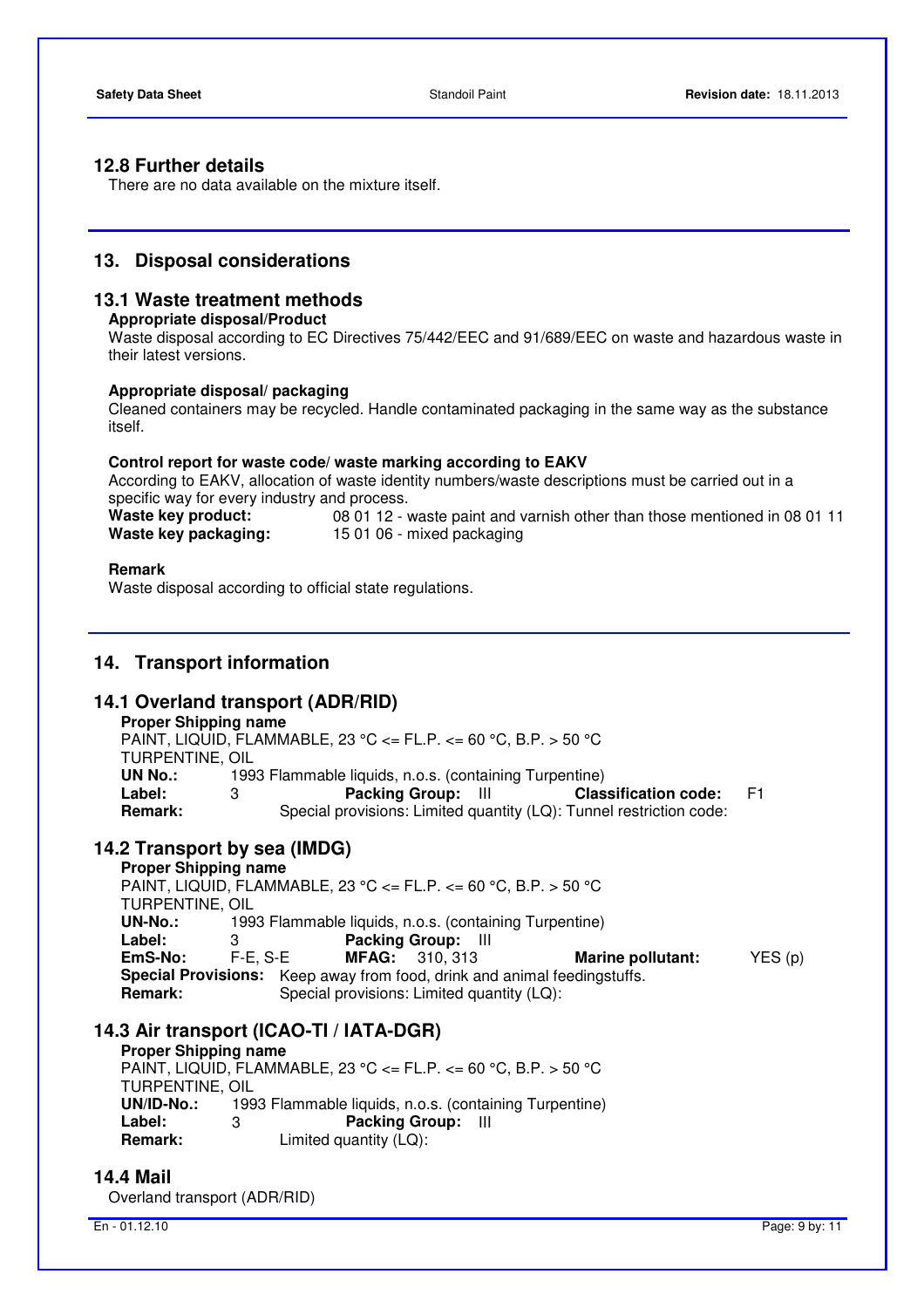## **15. Regulatory information**

#### **15.1 Labelling**

**Hazardous component(s) for labelling**  Wood turpentine; Cristobalite; Iron(III) oxide

#### **Special labelling of particular preparations**

Safety data sheet available for professional user on request.

## **15.2 Safety, health and environmental regulations/legislation specific for the substance or mixture**

#### **EU-Regulations**

**Directive 1999/13/EC on the limitation of emissions of volatile organic compounds (VOC-RL)**  none

**Regulation (EC) No 2037/2000 on substances that deplete the ozone layer**  none

**Regulation (EC) No 850/2004 on persistent organic pollutants**  none

**Regulation (EC) No 689/2008 concerning the export and import of dangerous chemicals**  none

**Regulation (EC) No 648/2004 (Detergents regulation)** none

**Restrictions under Title VIII of Regulation (EC) No 1907/2006**  none

#### **National regulations**

Moreover, national legislation has to be observed!

**Informations on working limitations**  none

**Major Accidents Ordinance**  Not subject to StörfallVO.

**Storage class according to VCI**  10 Combustible liquids unless LGK 3A or 3B.

# **Water Hazard Class according to VwVwS**

2 water pollutant (WGK 2)

**Technical Instructions on Air Quality Control (TA-Luft)**  Not subject to TA-Luft.

**Further regulations, limitations and legal requirements**  none

## **15.3 Chemical safety assessment**

**For this preparation a chemical safety assessment has been carried out:** - For this substance a chemical safety assessment has not been carried out.